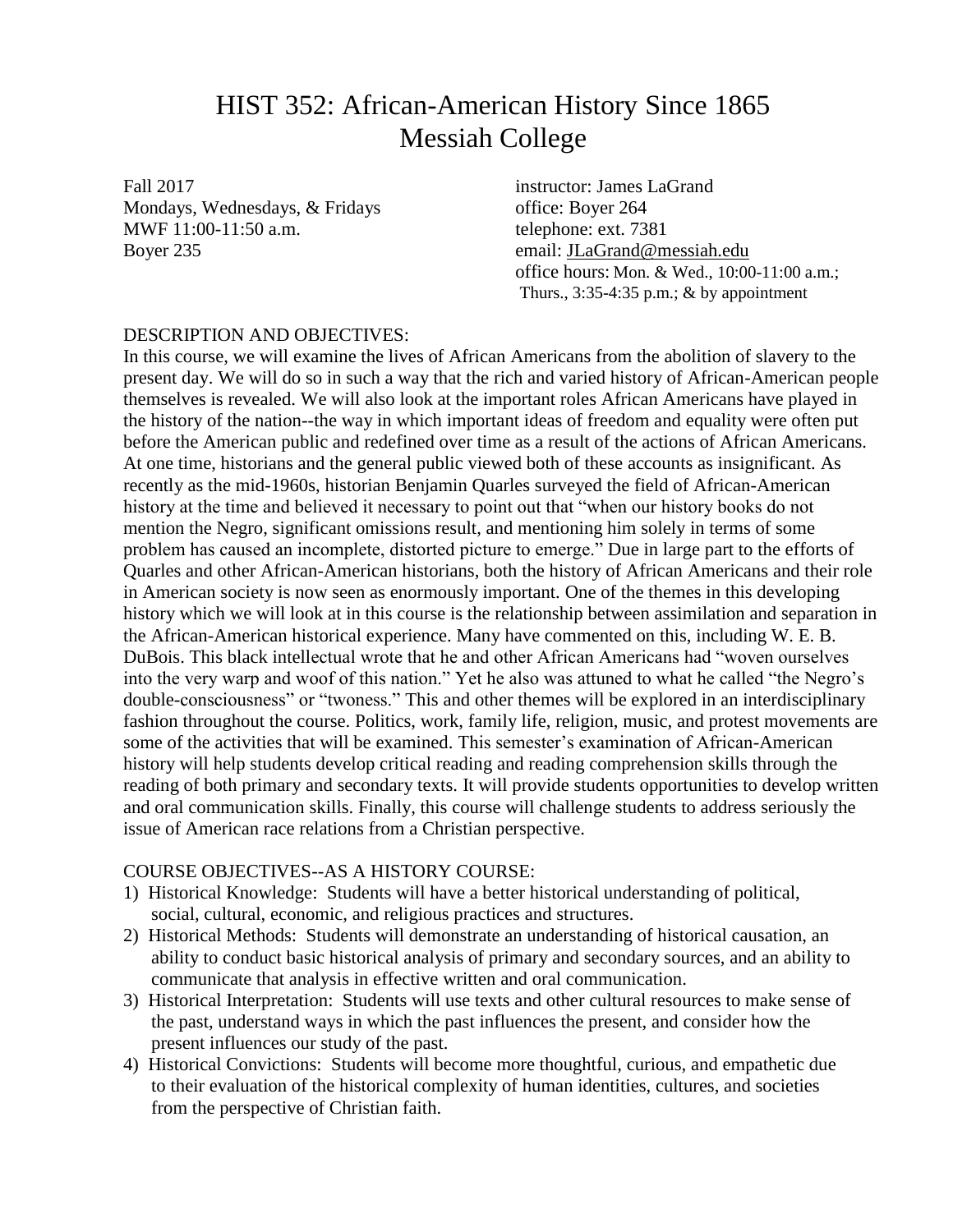#### COURSE OBJECTIVES--AS A PLURALISM COURSE:

- 1) To help students understand contemporary issues that arise out of the pluralism of race, ethnicity, social class, gender, and religion.
- 2) To help students examine contemporary society from diverse viewpoints and, through these, to increase self-knowledge.
- 3) To help students explain some of the effects of inequality, prejudice, and discrimination.
- 4) To help students articulate and practice an informed and faithful Christian response to diversity.

#### REQUIRED READINGS:

- Horton, James Oliver and Lois E. Horton. *Hard Road to Freedom, Volume 2.* Rutgers University Press, 2002. ISBN 0813531810.
- Woodward, C. Vann. *The Strange Career of Jim Crow.* Oxford University Press, 2001 (rev ed). ISBN 0195146905.

Moody, Anne. *Coming of Age in Mississippi.* Laurel. ISBN 0440314887.

Duneier, Mitchell. *Slim's Table: Race, Respectability, and Masculinity.* University of Chicago Press, 1992. ISBN 0226170314.

Online readings listed below.

#### REQUIREMENTS:

Read all required readings listed above

Write two exams

Write several quizzes

Write 2 essays of 4-6 double-spaced pages each on Woodward or Moody or Duneier

Contribute to Digital Harrisburg (DH) project

Write a headnote to a group of primary sources as part of a group

Participate regularly in class

#### STANDARD OF EVALUATION:

The final grade for the course will be derived as follows:

| exam #1       | 15% |
|---------------|-----|
| exam #2       | 25% |
| quizzes       | 10% |
| essays        | 20% |
| DH project    | 10% |
| headnote      | 10% |
| participation | 10% |
|               |     |

#### EXAMS:

You will write 2 exams for this course: a midterm and a final. The midterm exam will have two sections: ID and essay. The first section will ask you to identify and give the significance of several terms from the first half of the course. These might be names, places, organizations, pieces of legislation, etc. In identifying these terms, play the role of the journalist who always answers the five "W" questions: who, what, when, where, and why. After you have identified the term, explain its significance--where it fits in or contributes to major themes covered in the course. IDs need not be more than a few sentences, but they should not be merely a series of disjoined notes or phrases. Make sure you write in complete, grammatical sentences in all your work for this course, including IDs. The second section of the exam will ask you to write an essay on a major theme from the first half of the course. Make sure that you answer this question completely. Your essay should be well-organized, persuasive, and draw on materials from all the different facets of the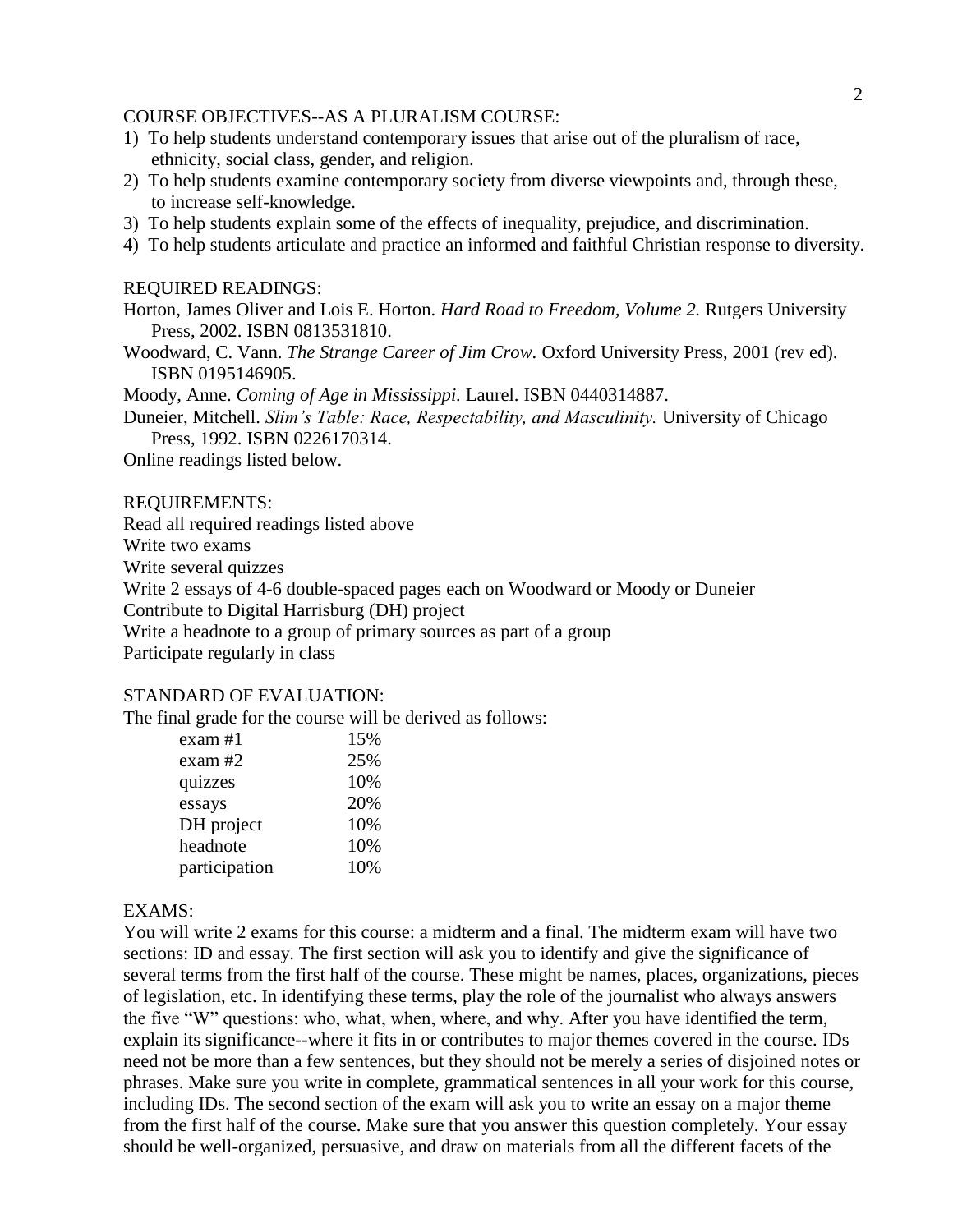course--lectures, readings, and class discussions--for examples and evidence. The final exam--in addition to having an ID section and an essay on the second half of the course--will also have a third section which will ask you to write an essay on a theme that spans the entire course from beginning to end. This final cumulative essay will ask you to think about the course as a whole. Make-up exams will be offered only under extraordinary circumstances (i.e. to students with a note from the dean or a physician).

#### QUIZZES:

Several unscheduled quizzes covering assigned readings will be given throughout the semester. Make-up quizzes will not be offered; instead, your lowest quiz grade will be dropped in arriving at your total quiz score.

#### ESSAYS:

You will write on two of the three books we'll read together—Woodward's *Strange Career of Jim Crow*, Moody's *Coming of Age in Mississippi,* and Duneier's *Slim's Table*. Use the questions below to guide the writing of them. Feel free to expand on the questions given or to begin on a different but related matter. In other words, do not feel constrained by the questions provided. Frame your essays around issues and ideas that you think important and interesting. Yet you should not avoid the questions provided, as they help you address some important issues. In their finished form, your essays should contain prose that is both grammatical and persuasive. In other words, make sure they are both well-written and well-thought-out. Also, your essays should make specific references to the text being discussed when appropriate.

#### Prompt for Woodward's *Strange Career of Jim Crow*

What is the "Woodward thesis" presented in *Strange Career of Jim Crow*, and why is it significant or surprising? What were its implications in the mid-1950s? What are its implications today?

#### Prompt for Moody's *Coming of Age in Mississippi*

How does Moody's autobiography contribute to the story of the civil rights movement? Which aspects of her discussion of the movement did you expect and which aspects surprised you? OR

What does Moody's autobiography tell you about Black life in the South during the 1940s and 1950s? How would an autobiography written by a young Black woman today resemble or differ from Moody's account?

#### Prompt for Duneier's *Slim's Table*

In what ways does Duneier's book connect to some of the themes we've explored throughout the course? These include: race relations, social class, integration, the building of black communities, and black uplift.

#### DIGITAL HARRISBURG (DH) PROJECT:

You will research some part of the history of Harrisburg's African-American community using the Digital Harrisburg (DH) project. More details will be forthcoming.

#### HEADNOTE:

In a group, you will write a headnote to a section of primary sources in class. These headnotes should be written to readers you know—friends, family members, church members, etc. Let them know what's interesting and important about the primary sources you're introducing, and what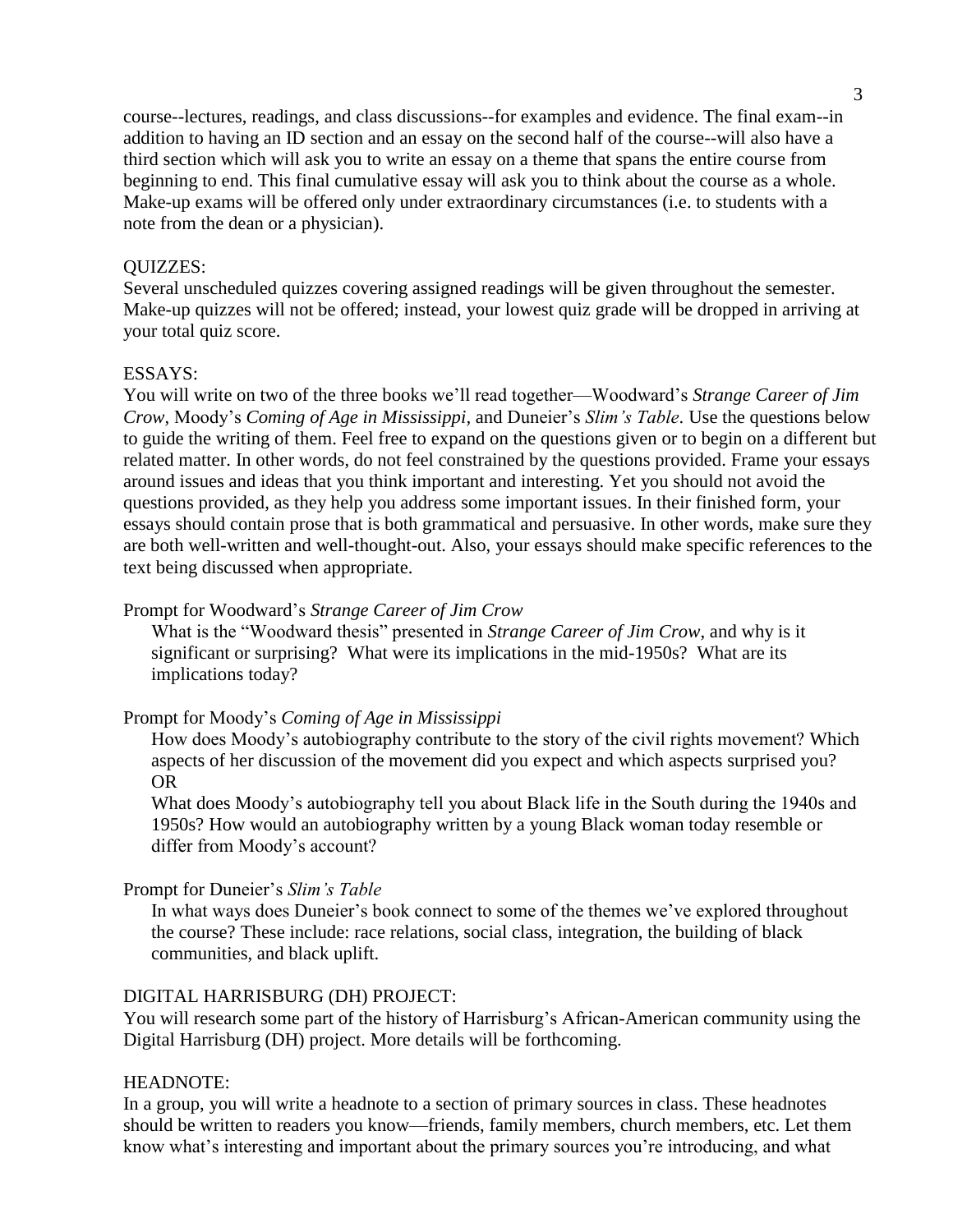they should think about as they read. After being edited and revised, these headnotes will be published on the History department blog, "History on the Bridge."

#### PARTICIPATION:

It goes without saying that you must attend class regularly in order to participate. You are expected to attend every class meeting. Beyond this minimal participation in the class (which will earn you only a minimal participation grade), you can gain participation points by regularly asking or answering questions, and by responding to readings and lectures when given the opportunity.

#### NOTE ON ELECTRONIC DEVICES AND CLASSROOM COURTESY:

Electronic devices can be a source for both good and ill in education. On the one hand, the proliferation of the internet and portable computers have made vast amounts of information available to more people at more places in more places. The operating hours of libraries and archives no longer pose a barrier to study and research. This is certainly a good thing. On the other hand, the proliferation of electronic devices has also produced what some have called the "problem of divided attention." Although some people can truly and effectively multi-task, many others find themselves permanently distracted by ringtones, twitter feeds, incoming emails, and the like. And since a class such as ours is a community that hopefully cares about our neighbor's opportunity to learn as well as our own, this problem of divided attention is not just an individual problem, but a corporate one, as well. As a result, I'd ask that you observe the following classroom rules out of courtesy both for your classmates and for me.

- Regarding cell phones: Please turn off your cell phone before coming into the classroom. Do not answer the phone or text during class. If you are expecting a very important call, please put your phone on vibrate (silent), and let me know about the situation before class begins.
- Regarding laptop computers: You are welcome to bring your computer to lecture to take notes and to seminar to take notes and access online readings, but while in lecture and seminar, please use your computer only for purposes related to this course. Do not use computers for entertainment (i.e. surfing, gaming, chatting, messaging, emailing, etc.) during class. If you use your computer to take notes, please email them to me following class.

#### NOTE ON ACADEMIC INTEGRITY:

Personal integrity is a behavioral expectation for all members of the Messiah community: administration, faculty, staff, and students. Violations of academic integrity are not consistent with the community standards of Messiah College. These violations include:

- Plagiarism: Submitting as one's own work part or all of any assignment (oral or written) which is copied, paraphrased, or purchased from another source, including on-line sources, without the proper acknowledgment of that source. Examples: failing to cite a reference, failing to use quotation marks where appropriate, misrepresenting another's work as your own, etc.
- Cheating: Attempting to use or using unauthorized material or study aids for personal assistance in examinations or other academic work. Examples: using a cheat sheet, altering a graded exam, looking at a peer's exam, having someone else take the exam for you, using any kind of electronic device, communicating via email, IM, or text messaging during an exam, etc.
- Fabrication: Submitting altered or contrived information in any academic exercise. Examples: falsifying sources and/or data, etc.
- Misrepresentation of Academic Records: Tampering with any portion of a student's record. Example: forging a signature on a registration form or change of grade form on paper or via electronic means.
- Facilitating Academic Dishonesty: Helping another individual violate this policy. Examples: working together on an assignment where collaboration is not allowed, doing work for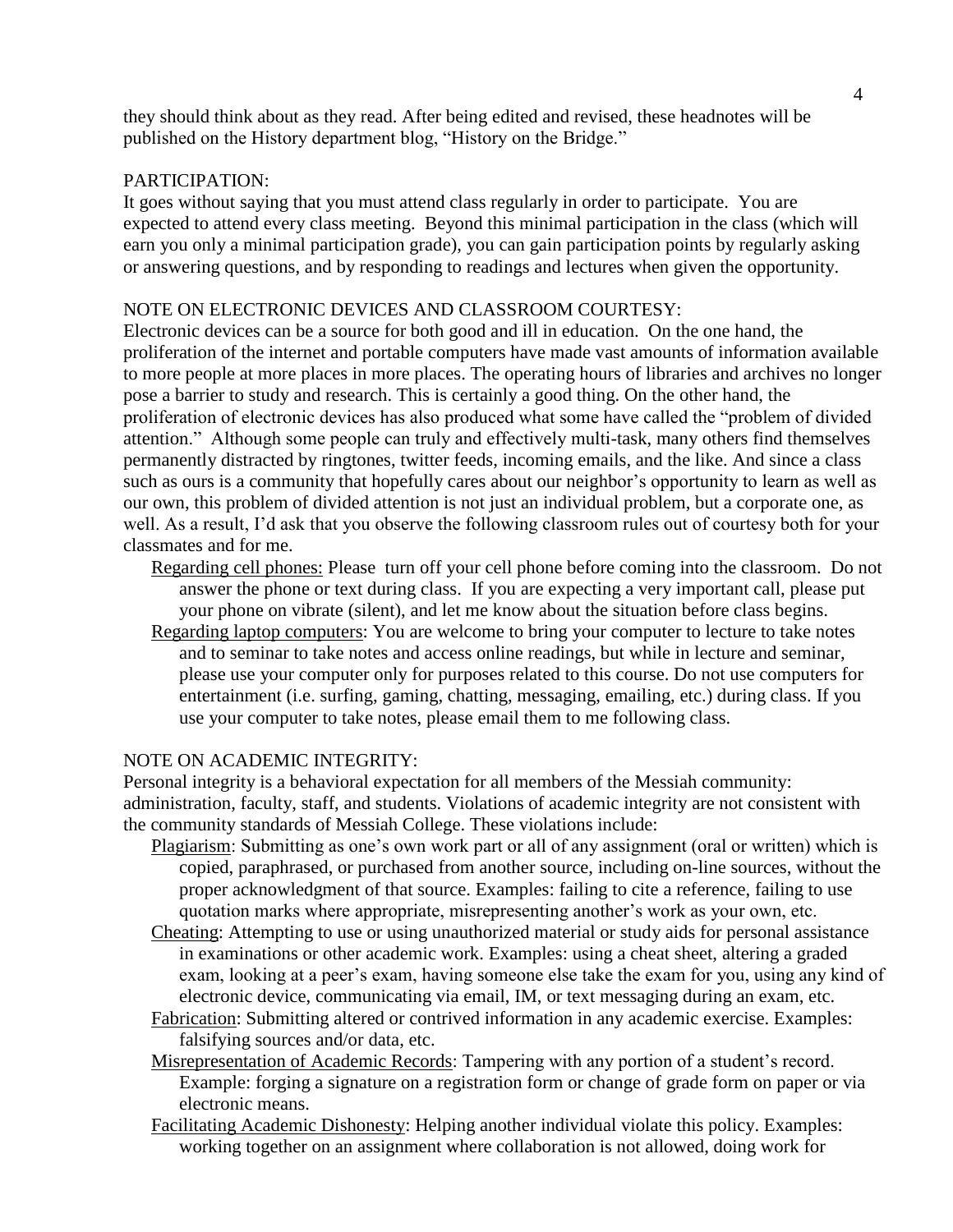another student, allowing one's own work to be copied.

Unfair Advantage: Attempting to gain advantage over fellow students in an academic exercise. Examples: lying about the need for an extension on a paper, destroying or removing library materials, having someone else participate in your place, etc.

Penalties for Violations of the Academic Integrity Policy - A faculty member may exercise broad discretion when responding to violations of the Academic Integrity Policy. The range of responses may include failure of the course to a grade reduction of the given assignment. The typical consequence for violations will be failure of the assignment. Some examples of serious offenses which might necessitate the penalty of the failure of the course include cheating on an examination, plagiarism of a complete assignment, etc. The academic integrity policy in its entirety can be found in the student handbook and should be reviewed by every student, as the primary responsibility for knowledge of and compliance with this policy rests with the student.

#### NOTE ON AMERICANS WITH DISABILITIES ACT:

Any student whose disability falls within ADA guidelines should inform the instructor at the beginning of the semester of any special accommodations or equipment needs necessary to complete the requirements for this course. Students must register documentation with the Office of Disability Services. Contact [DisabilityServices@messiah.edu,](mailto:DisabilityServices@messiah.edu) (717) 796-5382.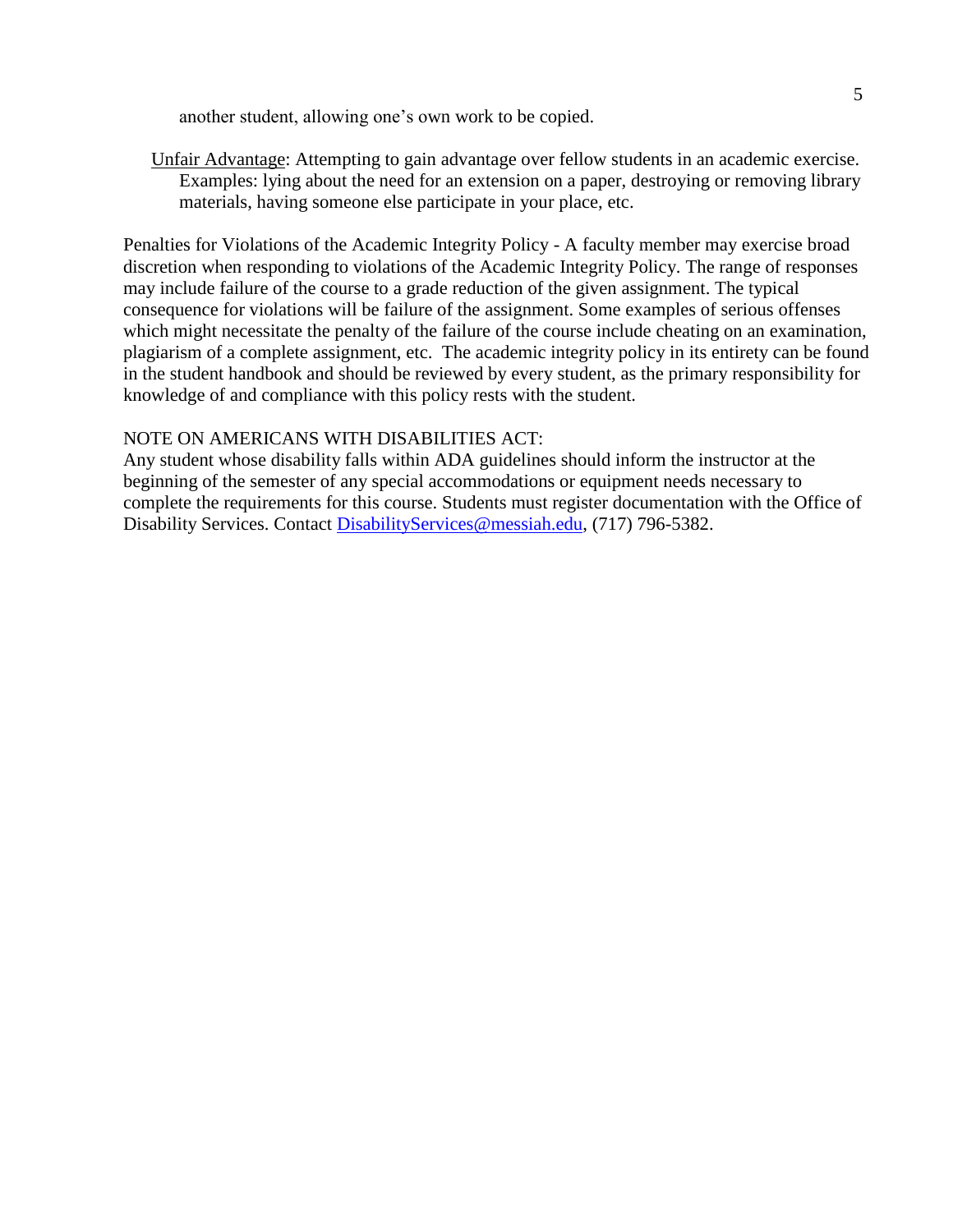# HIST 352: African-American History Schedule

## (NOTE: ALL DETAILS SUBJECT TO CHANGE)

### Wed., Aug. 30 - Introduction

| Fri., Sept. 1 - The Study of History and the Study of African Americans<br>reading:<br>Thomas Holt, "African-American History" [handout]<br>Optional - James B. LaGrand, "The Problem of Preaching through History" [online]                                                                                                                                                                                                                                                                                                                                                                                                                                                                                                                       |
|----------------------------------------------------------------------------------------------------------------------------------------------------------------------------------------------------------------------------------------------------------------------------------------------------------------------------------------------------------------------------------------------------------------------------------------------------------------------------------------------------------------------------------------------------------------------------------------------------------------------------------------------------------------------------------------------------------------------------------------------------|
| Mon., Sept. 4- Oppression and Resilience: African Americans & Slavery<br>reading:<br>Richard Allen, "The Origins of the African Methodist Episcopal Church" (1816)<br>http://nationalhumanitiescenter.org/pds/maai/community/text3/allenmethodism.pdf<br>David Walker, "Appeal to the Coloured Citizens of the World," preamble (1830)<br>http://utc.iath.virginia.edu/abolitn/abesdwa3t.html<br>Nat Turner, "The Confessions of Nat Turner," section 2 (1831)<br>http://etext.virginia.edu/etcbin/toccer-<br>new2?id=TurConf.xml&images=images/modeng&data=/texts/english/modeng/parsed&tag=public<br>∂=3&division=div1<br>Frederick Douglass, "What to the Slave Is the Fourth of July?" (1852)<br>http://www.pbs.org/wgbh/aia/part4/4h2927.html |
| Wed., Sept. 6 - Constructing Freedom: African Americans & the Civil War<br>reading:<br>Hard Road to Freedom, ch. 1<br>Frederick Douglass, "Men of Color, To Arms" (1863)<br>http://teachingamericanhistory.org/library/index.asp?document=440                                                                                                                                                                                                                                                                                                                                                                                                                                                                                                      |
| Fri., Sept. 8 - Constructing Freedom: African Americans & Reconstruction<br>reading:<br>Hard Road to Freedom, ch. 2<br>The Colored Citizens of Norfolk, "Equal Suffrage" (1865)<br>http://nationalhumanitiescenter.org/pds/maai2/freedom/text5/equalsuffrage.pdf<br>Frederick Douglass, "What the Black Man Wants" (1865)<br>http://teachingamericanhistory.org/library/index.asp?document=495<br>Henry McNeal Turner, Speech before the Georgia State Legislature (1868)<br>http://www.blackpast.org/?q=1868-reverend-henry-mcneal-turner-i-claim-rights-man                                                                                                                                                                                      |
| Mon., Sept. 11 - White Supremacy: Jim Crow & Judge Lynch<br>reading:<br>Hard Road to Freedom, ch. 3<br>Richard Wright, "The Ethics of Living Jim Crow" (1937)<br>http://xroads.virginia.edu/~MA01/White/anthology/wright.html                                                                                                                                                                                                                                                                                                                                                                                                                                                                                                                      |
| Wed., Sept. 13 - White Supremacy: Jim Crow & Judge Lynch<br>reading:<br>Online exhibit: "John Mitchell, Jr., and the Richmond Planet"<br>http://www.lva.virginia.gov/exhibits/mitchell/lynhlist.htm<br>http://www.lva.virginia.gov/exhibits/mitchell/lynch1.htm#listlaw<br>Mary Eliza Church Terrell, "Lynching from a Negro's Point of View" (1904)<br>http://www.digitalhistory.uh.edu/disp_textbook.cfm?smtid=3&psid=3615<br>Ida B. Wells-Barnett, Speech at NAACP's first annual conference (1909)<br>http://www.strangefruit.org/ida_b__wells.htm                                                                                                                                                                                             |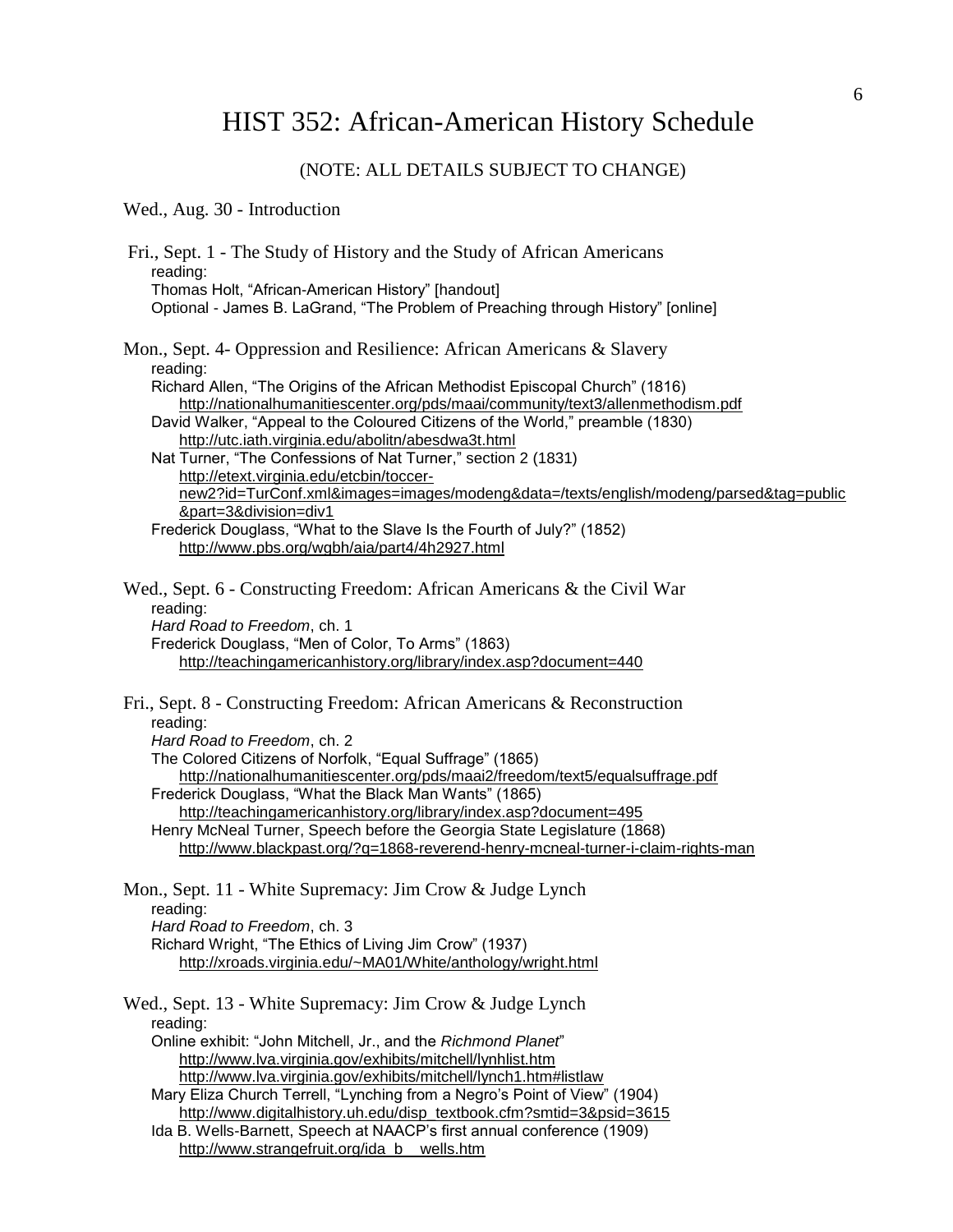Fri., Sept. 15 - The Making of Jim Crow reading: C. Vann Woodward, *The Strange Career of Jim Crow*, pp. 1-65

Mon., Sept. 18 - The Making of Jim Crow (cont.) reading: C. Vann Woodward, *The Strange Career of Jim Crow*, pp. 67-109

Wed., Sept. 20 - The Making of Jim Crow (cont.); **essays due**

Fri., Sept. 22 - African-American Religion from the 1870s through the 1920s

Mon., Sept. 25 - African-American Music from the 1870s through the 1920s

Wed., Sept. 27- African-American Music from the 1870s through the 1920s (cont.)

| Fri., Sept. 29 - Debate: How to Uplift the Race?                                   |
|------------------------------------------------------------------------------------|
| reading:                                                                           |
| Booker T. Washington, "Atlanta Exposition Address" (1895)                          |
| http://www.bartleby.com/1004/14.html                                               |
| Booker T. Washington, "The Fruits of Industrial Training" (1907)                   |
| http://teachingamericanhistory.org/library/index.asp?document=1150                 |
| W. E. B. DuBois, "The Conservation of Races" (1897)                                |
| http://teachingamericanhistory.org/library/index.asp?document=1119                 |
| W. E. B. DuBois, The Souls of Black Folk, chapters 1 & 3 (1903)                    |
| http://www.bartleby.com/114/1.html                                                 |
| http://www.bartleby.com/114/3.html                                                 |
| Waldo E. Martin, Jr., "A Great and Difficult Man"                                  |
| http://www.nytimes.com/books/00/11/05/specials/dubois-lewis1.html                  |
| James B. LaGrand, "Reconsidering 'The Wizard of Tuskegee"                          |
| http://www.firstprinciplesjournal.com/articles.aspx?article=1308&theme=amexp&loc=b |
|                                                                                    |

Mon., Oct. 2 - Movements of the 1920s: The Great Migration reading: *Hard Road to Freedom*, ch. 4 Letters of Negro Migrants of 1916-18 [handout] *Chicago Defender*, "Things That Should Be Considered" (1917) [handout] The Chicago Commission on Race Relations, "The Negro in Chicago" (1922) [handout]

*Tues., Oct. 3, 7:30 p.m., Parmer Hall - Taylor Branch, "King's Dream for Justice: Then and Now"*

Wed., Oct. 4 - Harrisburg's African-American Community reading: Gerald G. Eggert, "'Two Steps Forward, A Step-and-a-Half Back': Harrisburg's African American Community in the Nineteenth Century," *Pennsylvania History* 58 (January1991): 1-36. [via JStor]

Fri., Oct. 6 - Movements of the 1920s: "Back to Africa" reading: UNIA, "Declaration of Rights of the Negro Peoples of the World" (1920) <http://historymatters.gmu.edu/d/5122/> Marcus Garvey, "An Appeal to the Conscience of the Black Race to See Itself" (1923) <http://teachingamericanhistory.org/library/index.asp?document=740>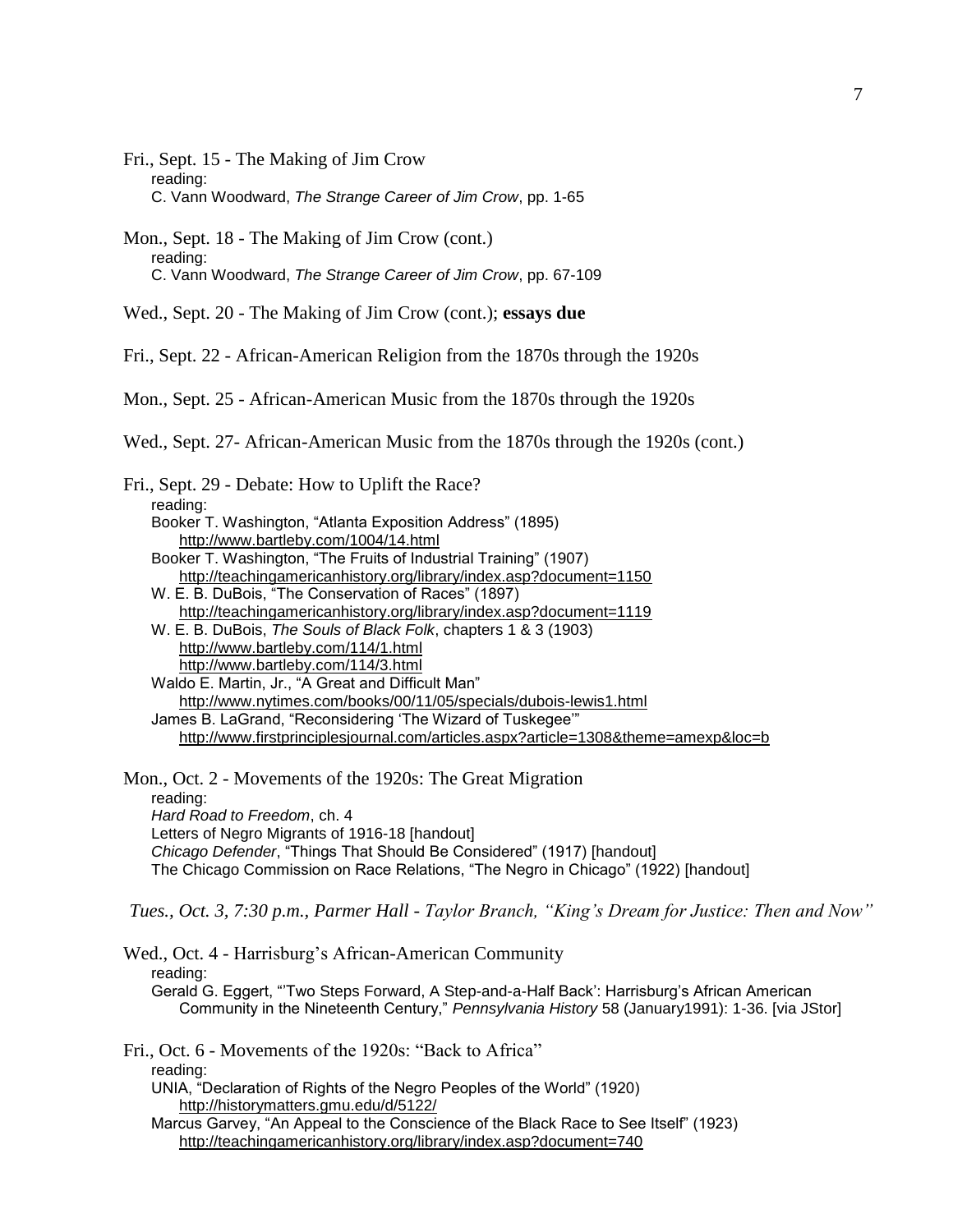Mon., Oct. 9 - Movements of the 1920s: The Harlem Renaissance reading: James Weldon Johnson, "Lift Every Voice and Sing" (1900) <http://www.poets.org/viewmedia.php/prmMID/15588> James Weldon Johnson, "The Creation" (1922) <http://www.bartleby.com/269/41.html> James Weldon Johnson, "Harlem: The Culture Capital," excerpts (1925) <http://nationalhumanitiescenter.org/pds/maai3/community/text1/johnsonharlem.pdf> Langston Hughes, "I, Too" (1925) <http://www.poets.org/viewmedia.php/prmMID/15615> Langston Hughes, "The Negro Artist and the Racial Mountain" (1926) [http://www.britannica.com/bps/additionalcontent/8/399832/Document-Langston-Hughes-The-Negro-](http://www.britannica.com/bps/additionalcontent/8/399832/Document-Langston-Hughes-The-Negro-Artist-and-the-Racial-Mountain-1926)[Artist-and-the-Racial-Mountain-1926](http://www.britannica.com/bps/additionalcontent/8/399832/Document-Langston-Hughes-The-Negro-Artist-and-the-Racial-Mountain-1926) Langston Hughes, "Harlem" (1951) <http://teachingamericanhistory.org/library/index.asp?document=640>

#### Wed., Oct. 11 - **EXAM #1**

*Fri., Oct. 13 - Mid-fall recess; no class meeting*

Mon., Oct. 16 - African-American Life in the North reading: Emily Badger, "How Redlining's Racist Effects Lasted for Decades," *New York Times* (August 24, 2017)

Wed., Oct. 18 - Development of the Civil Rights Movement

reading: *Hard Road to Freedom*, ch. 5 Adam Clayton Powell, Jr., "The Fight for Jobs" (1938) [http://wps.ablongman.com/long\\_carson\\_aal\\_1/27/6982/1787596.cw/content/index.html](http://wps.ablongman.com/long_carson_aal_1/27/6982/1787596.cw/content/index.html) A. Philip Randolph, "Call to the March" (1941)

[http://www.wwnorton.com/college/history/archive/resources/documents/ch30\\_02.htm](http://www.wwnorton.com/college/history/archive/resources/documents/ch30_02.htm) A. Philip Randolph, "Why Should We March?" (1942)

[http://wps.ablongman.com/wps/media/objects/1483/1518614/primarysources1\\_27\\_2.html](http://wps.ablongman.com/wps/media/objects/1483/1518614/primarysources1_27_2.html)

Fri., Oct. 20 - Development of the Civil Rights Movement (cont.) reading: *Hard Road to Freedom*, ch. 6

Mon., Oct. 23 - The Movement in a Southern Community: Montgomery

Wed., Oct. 25 - Black & White Youth in the Movement (Film: *Ain't Scared of Your Jails*)

Fri., Oct. 27 - Black & White Youth in the Movement (cont.) reading: SNCC, "Statement of Purpose" (1960) [http://www2.iath.virginia.edu/sixties/HTML\\_docs/Resources/Primary/Manifestos/SNCC\\_founding.html](http://www2.iath.virginia.edu/sixties/HTML_docs/Resources/Primary/Manifestos/SNCC_founding.html) Ella Baker, "Bigger Than a Hamburger" (1960) <http://www.crmvet.org/docs/sncc2.htm>

Mon., Oct. 30 - The Movement within a Life reading: Anne Moody, *Coming of Age in Mississippi*, parts one & two (pp. 11-214)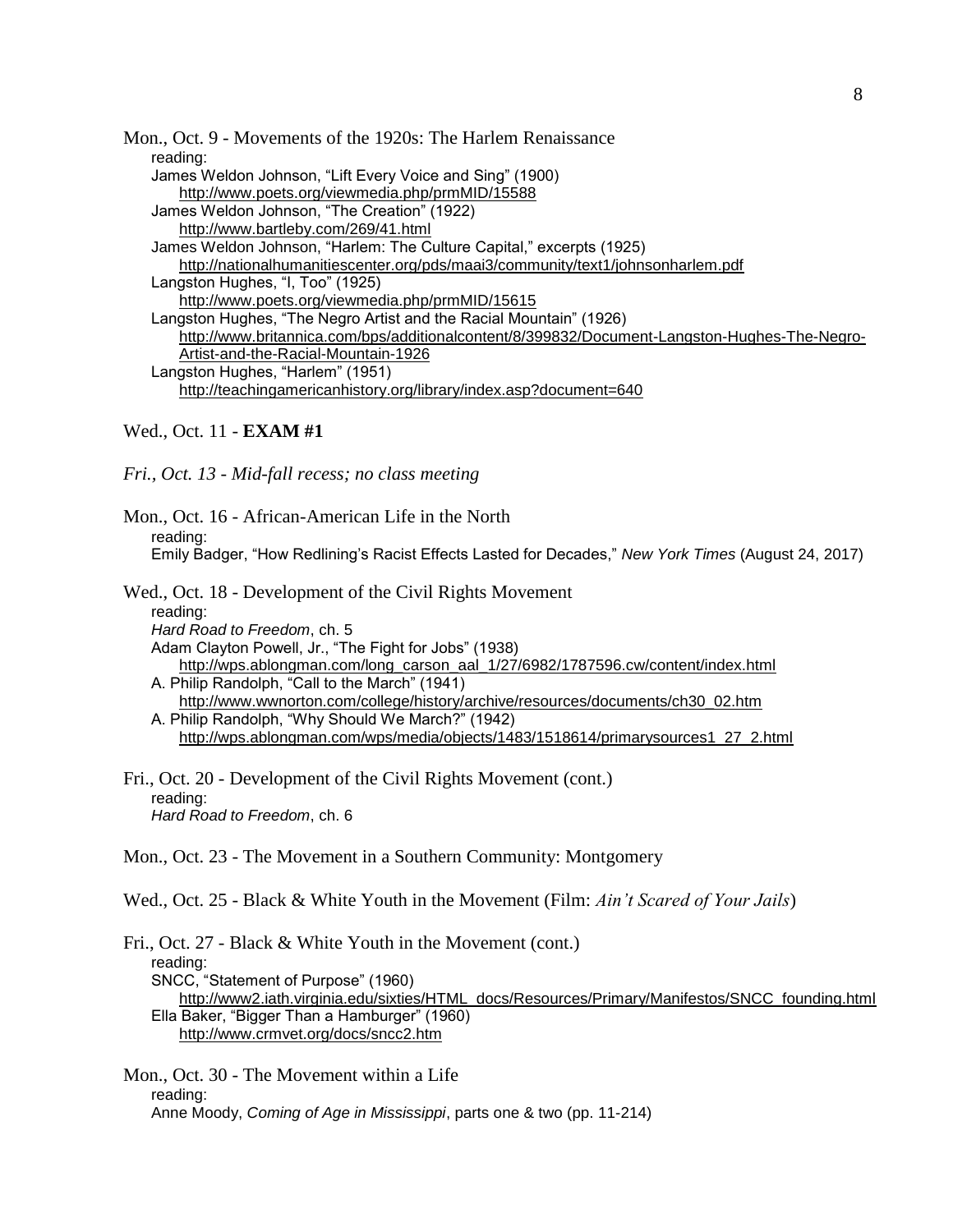Wed., Nov. 1 - The Movement within a Life (cont.) reading: Anne Moody, *Coming of Age in Mississippi*, parts three & four (pp. 217-384)

Fri., Nov. 3 - The Movement within a Life (cont.); **essays due**

Mon., Nov. 6 - Debate: King or Malcolm X? reading: Martin Luther King, Jr., "Nonviolence and Racial Justice" (1957) [http://mlk-kpp01.stanford.edu/primarydocuments/Vol4/6-Feb-1957\\_NonviolenceAndRacialJustice.pdf](http://mlk-kpp01.stanford.edu/primarydocuments/Vol4/6-Feb-1957_NonviolenceAndRacialJustice.pdf) Martin Luther King, Jr., "Letter from Birmingham Jail" (1963) [http://historicaltextarchive.com/print.php?action=section&artid=40#](http://historicaltextarchive.com/print.php?action=section&artid=40) Martin Luther King, Jr., "I Have a Dream" (1963) <http://www.americanrhetoric.com/speeches/mlkihaveadream.htm> Malcolm X, "Message to the Grass Roots" (1963) <http://teachingamericanhistory.org/library/index.asp?document=1145> Malcolm X, "The Ballot or the Bullet" (1964) <http://teachingamericanhistory.org/library/index.asp?document=1147> Wed., Nov. 8 - The Later Movement in the North: Chicago Fri., Nov. 10 - "What Do We Want? Black Power!": Political Black Power reading: *Hard Road to Freedom*, ch. 7 Stokely Carmichael, "What We Want" (1966) <http://www.britannica.com/blackhistory/article-9399846> "Black Panther Party Platform and Program" (1966) [http://www2.iath.virginia.edu/sixties/HTML\\_docs/Resources/Primary/Manifestos/Panther\\_platform.html](http://www2.iath.virginia.edu/sixties/HTML_docs/Resources/Primary/Manifestos/Panther_platform.html) "Rules of the Black Panther Party" (1966) [http://www2.iath.virginia.edu/sixties/HTML\\_docs/Resources/Primary/Manifestos/Panther\\_rules.html](http://www2.iath.virginia.edu/sixties/HTML_docs/Resources/Primary/Manifestos/Panther_rules.html) Bayard Rustin, "'Black Power' and Coalition Politics" (1966) <http://www.commentarymagazine.com/viewarticle.cfm/-black-power--and-coalition-politics-4238> Mon., Nov. 13 - "Say It Loud--I'm Black and I'm Proud!": Cultural Black Power reading: James Brown, "Say It Loud (I'm Black and I'm Proud)" lyrics (1969) <http://www.top40db.net/Lyrics/?SongID=68196&By=Artist&Match=James+Brown> Wed., Nov. 15 - Black Men in Contemporary America reading: Mitchell Duneier, *Slim's Table*, all Fri., Nov. 17 - Black Men in Contemporary America (cont.) Mon., Nov. 20 - Black Men in Contemporary America (cont.); **essays DUE** *Nov. 22-24 - Thanksgiving recess; no class meetings* Mon., Nov. 27 - Open

reading: *Hard Road to Freedom*, chs. 8-9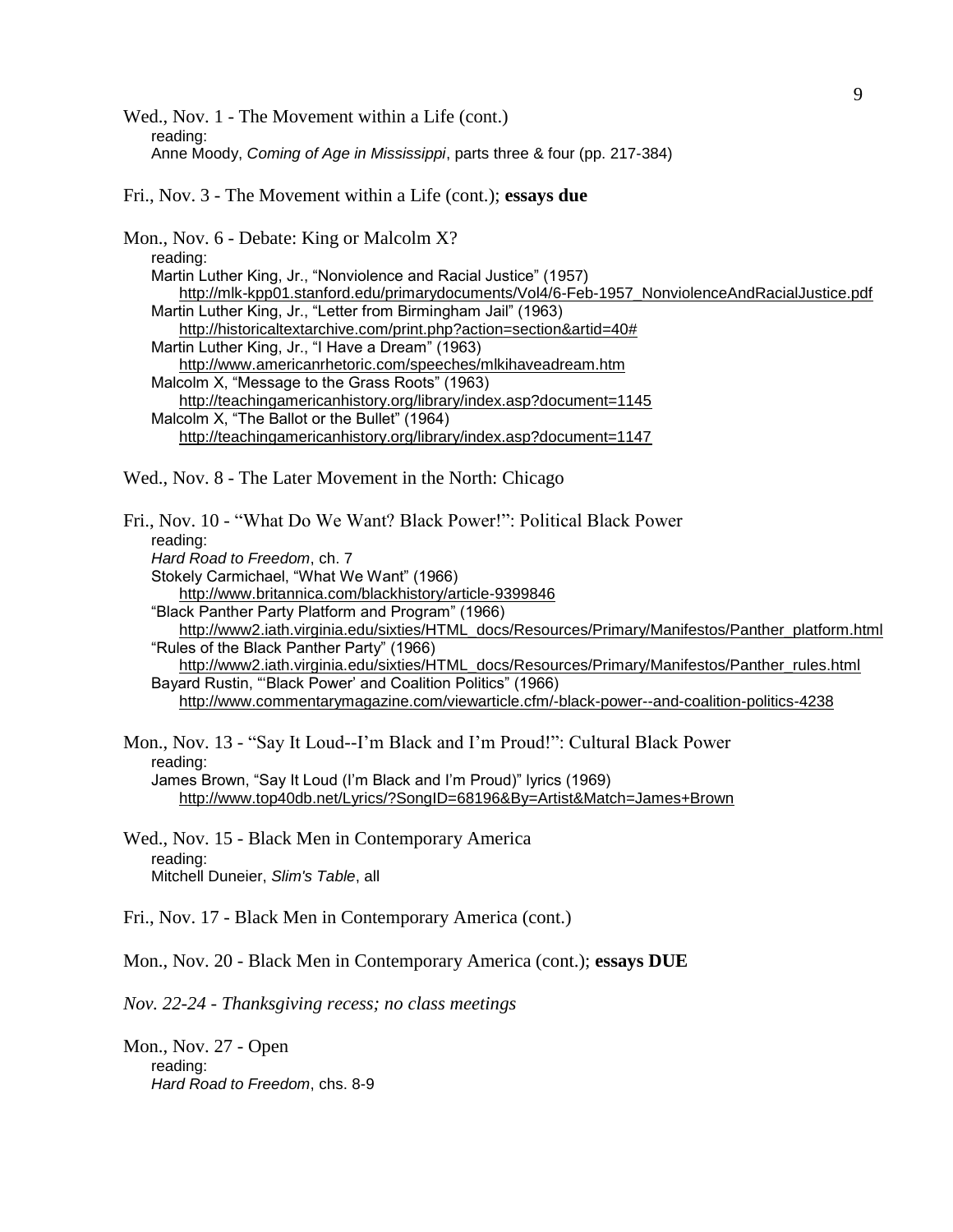10 Wed., Nov. 29 - The Future of Race & Race Relations (1) reading: Orlando Patterson, "The Paradox of Integration," *The New Republic* (November 6, 1995) via Academic Search Complete Orlando Patterson, "Race Over," *The New Republic* (January 1, 2000) - via Academic Search Complete Eugene Robinson, *Disintegration: The Splintering of Black America,* excerpt (2010) <http://www.randomhouse.com/catalog/display.pperl/display.pperl?isbn=9780385526548&view=excerpt> Ta-Nehisi Coates, "Black Guy, White Music," *Time* (August 22, 2005) - via Academic Search Complete Fri., Dec. 1 - The Future of Race & Race Relations (2) reading: Henry Louis Gates, Jr., "In Our Lifetime," *The Root* (November 5, 2008) <http://www.theroot.com/views/our-lifetime> Juan Williams, "What Obama's Victory Means for Racial Politics," *Wall Street Journal* (Nov 10, 2008) [http://www2.econ.iastate.edu/classes/econ321/Orazem/Juan%20Williams\\_What%20Obama%27s%20Vic](http://www2.econ.iastate.edu/classes/econ321/Orazem/Juan%20Williams_What%20Obama%27s%20Victory%20Means%20...pdf) [tory%20Means%20...pdf](http://www2.econ.iastate.edu/classes/econ321/Orazem/Juan%20Williams_What%20Obama%27s%20Victory%20Means%20...pdf) David Roediger, "Race Will Survive the Obama Phenomenon" (2008) <http://chronicle.com/article/Race-Will-Survive-the-Obama/21983> Gerald Early, "The End of Race as We Know It" (2008) <http://chronicle.com/article/The-End-of-Race-as-We-Know-It/3343> Gary Younge, "Barack Obama and the paradox behind his African American support base," *The Guardian* (November 3, 2012) <https://www.theguardian.com/commentisfree/2012/nov/03/obama-african-americans-paradox> Mon., Dec. 4 - The Future of Race & Race Relations (3) reading: Ta-Nehisi Coates, "The Case for Reparations," *The Atlantic* (June 2014) <http://www.theatlantic.com/features/archive/2014/05/the-case-for-reparations/361631/> John McWhorter, "The Case for Moving On," *City Journal* (July 11, 2014) <https://www.city-journal.org/html/case-moving-11400.html> Wed., Dec. 6 - The Future of Race & Race Relations (4) reading: Black Lives Matter homepage <http://blacklivesmatter.com/> Jelani Cobb, "The Matter of Black Lives," *The New Yorker* (March 14, 2016) <https://www.newyorker.com/magazine/2016/03/14/where-is-black-lives-matter-headed> Glenn Loury, The Political Inefficacy of Saying, 'Black Lives Matter,'" *Brown Daily Herald* (Nov 6, 2015) <http://www.browndailyherald.com/2015/11/06/loury-the-political-inefficacy-of-saying-black-lives-matter/> John McWhorter, "Black Lives Matter should also take on Black-on-Black Crime," *Washington Post* (October 22, 2015) [https://www.washingtonpost.com/posteverything/wp/2015/10/22/black-lives-matter-should-also-take](https://www.washingtonpost.com/posteverything/wp/2015/10/22/black-lives-matter-should-also-take-on-black-on-black-crime/?utm_term=.8e46be4d6b24)[on-black-on-black-crime/?utm\\_term=.8e46be4d6b24](https://www.washingtonpost.com/posteverything/wp/2015/10/22/black-lives-matter-should-also-take-on-black-on-black-crime/?utm_term=.8e46be4d6b24) Michelle Alexander, Foreword, from Black Lives Matter: The Schott 50 State Report on Public Education and Black Males [http://blackboysreport.org/national-summary/foreword/#](http://blackboysreport.org/national-summary/foreword/)

Fri., Dec. 8 - Wrap-up, review, & evaluations

**Tues., Dec. 12, 4:00 p.m. - FINAL EXAM**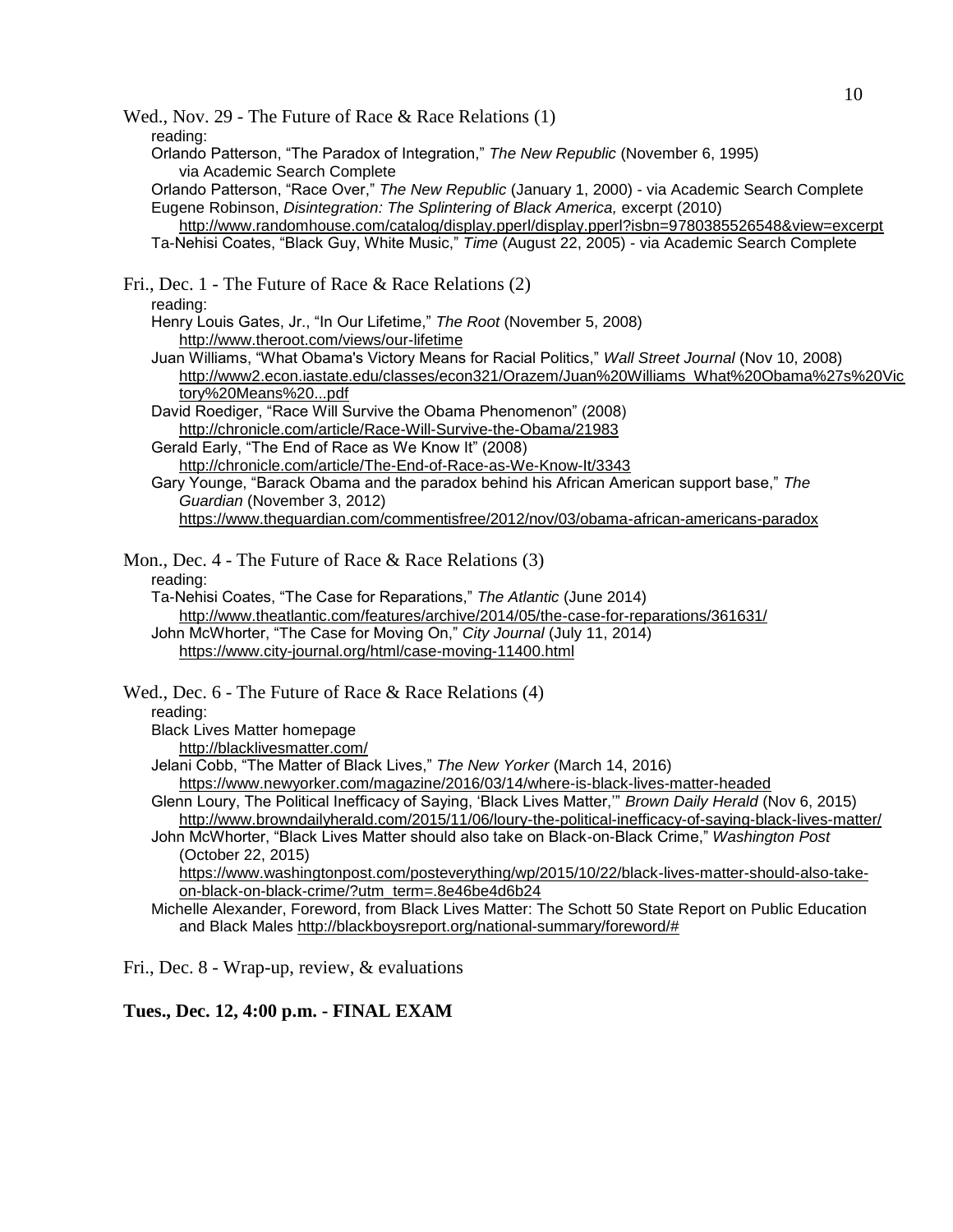#### **APPENDIX: READING QUESTIONS FOR BOOKS**

#### **reading questions for Woodward's** *Strange Career of Jim Crow*

- 1) What is the "Woodward thesis" presented in The Strange Career of Jim Crow and why is it significant or surprising? What were its implications in the mid-1950s? What are its implications today? **(prompt question for essay)**
- 2) Is "segregation" as Woodward uses this term the same thing as "racism"? Is it the same as "white supremacy"?
- 3) What patterns of race relations were typical in the American South before and after the Civil War?
- 4) In general, which does Woodward emphasize more--continuity or change?
- 5) What are the implications of a history characterized by continuity?
- 6) What are the implications of a history characterized by change?
- 7) Why do you suppose that Martin Luther King referred to Woodward's book as the "historical Bible of the civil rights movement?"
- 8) Woodward claims there were "alternatives" to *de jure* segregation in the early 20th century. What were they?
- 9) Are there alternatives to segregation and to racism in the early 21st century? What are they? On what are they based?
- 10) How do you respond to the expression "white racism" after reading Woodward's book?

#### **reading questions for Moody's** *Coming of Age in Mississippi*

- 1) What patterns of relations between blacks and whites (race relations) do you see in Moody's autobiography?
- 2) What patterns of relations among blacks do you see in Moody's autobiography?
- 3) What is Moody's relationship with her mother and father? How do they influence her?
- 4) How does Moody change as a person over the course of this book?
- 5) What role does Emmett Till's murder play in this book?
- 6) What role do organizations such as NAACP and SNCC play in Moody's autobiography?
- 7) What is Moody's opinion about the civil rights tactic of non-violent resistance?
- 8) Does Moody see the issue of civil rights remaining the same or changing over time?
- 9) What do you think Moody's opinions about the civil rights movement were in the years after she wrote her autobiography?
- 10) How does Moody's autobiography contribute to the story of the civil rights movement? Which aspects of her discussion of the movement did you expect and which aspects surprised you? **(possible prompt question for essay)**
- 11) What does Moody's autobiography tell you about Black life in the South during the 1940s and 1950s? How would an autobiography written by a young Black woman today resemble or differ from Moody's account? **(possible prompt question for essay)**